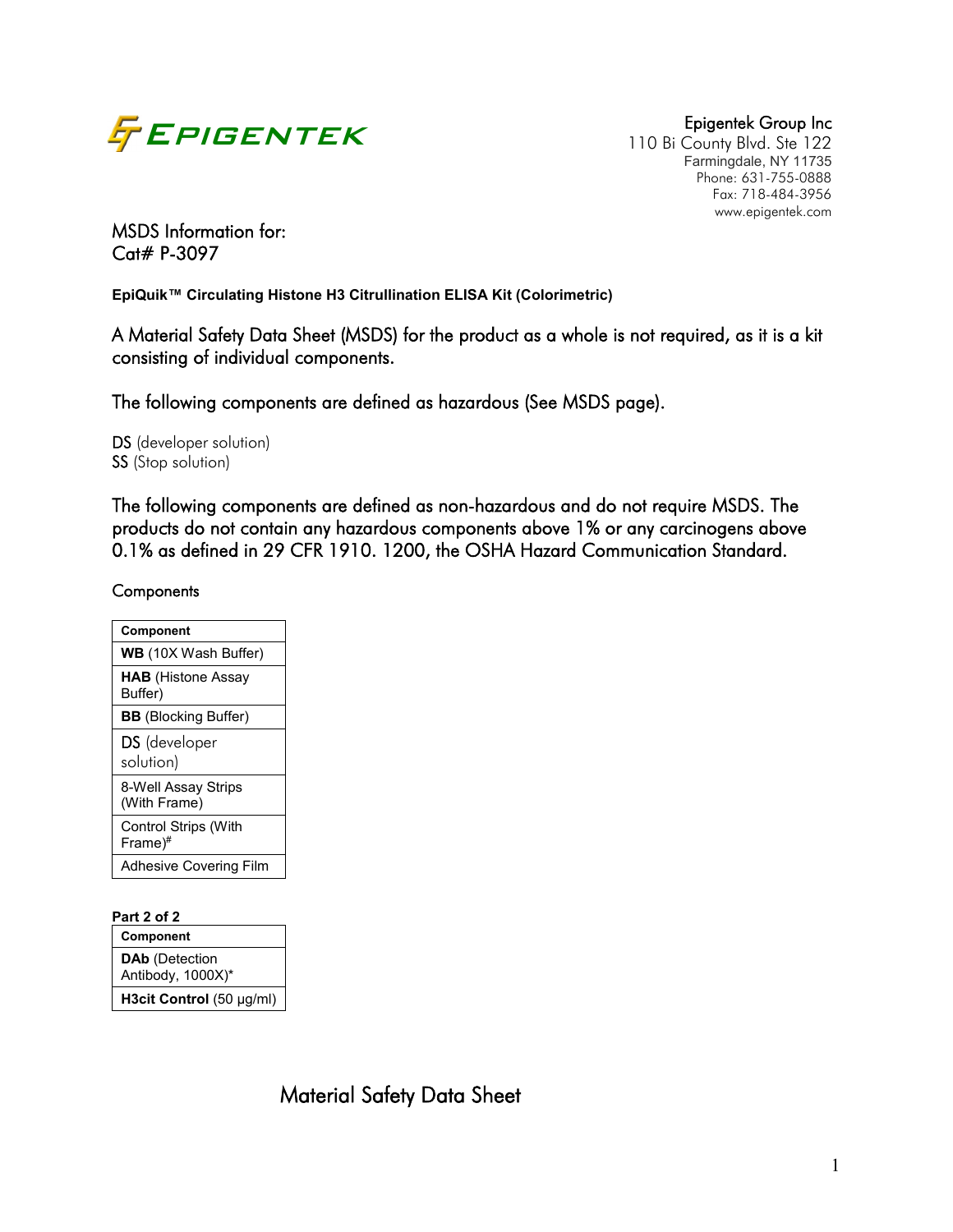# Material Safety Data Sheet

#### Section 1. Identification

| <b>Product Name</b> | EpiQuik™ Circulating Histone H3 Citrullination ELISA Kit (Colorimetric) |
|---------------------|-------------------------------------------------------------------------|
| Product No.         | P-3097                                                                  |
| Supplier            | Epigentek Group Inc.                                                    |
|                     | 110 Bi County Blvd. Ste 122                                             |
|                     | Farmingdale, NY 11735                                                   |

In Case of Emergency 631-755-0888

## Section 2. Composition, Information on Ingredients

#### Ingredient Name

SS (Stop solution) Cas#7647-01-0

## Section 3. Hazards Identification

Label precautionary statements Toxic Toxic by inhalation Causes burns Irritating to respiratory system Toxic if ingested Eye contact may cause severe burns

## Section 4. First Aid Measures

- Inhalation: Remove to fresh air. If breathing is difficult, give oxygen. Get medical attention immediately.
- Ingestion: Give large quantities of water or milk if available. Never give anything by mouth to an unconscious person. Get medical attention immediately.
- Skin Contact: In case of contact, immediately flush skin with plenty of water for at least 15 minutes while removing contaminated clothing and shoes. Wash clothing before reuse. Thoroughly clean shoes before reuse. Get medical attention immediately.
- Eye Contact: Immediately flush eyes with plenty of water for at least 15 minutes, lifting lower and upper eyelids occasionally. Get medical attention immediately.
- Section 5. Fire Fight Measures

| Fire:                     | Not considered to be a fire hazard. May react with metals or heat to |  |  |  |
|---------------------------|----------------------------------------------------------------------|--|--|--|
|                           | release flammable hydrogen gas.                                      |  |  |  |
| Explosion:                | Not considered to be an explosion hazard.                            |  |  |  |
| Fire Extinguishing Media: | Water or water spray. Neutralize with soda ash or slaked lime.       |  |  |  |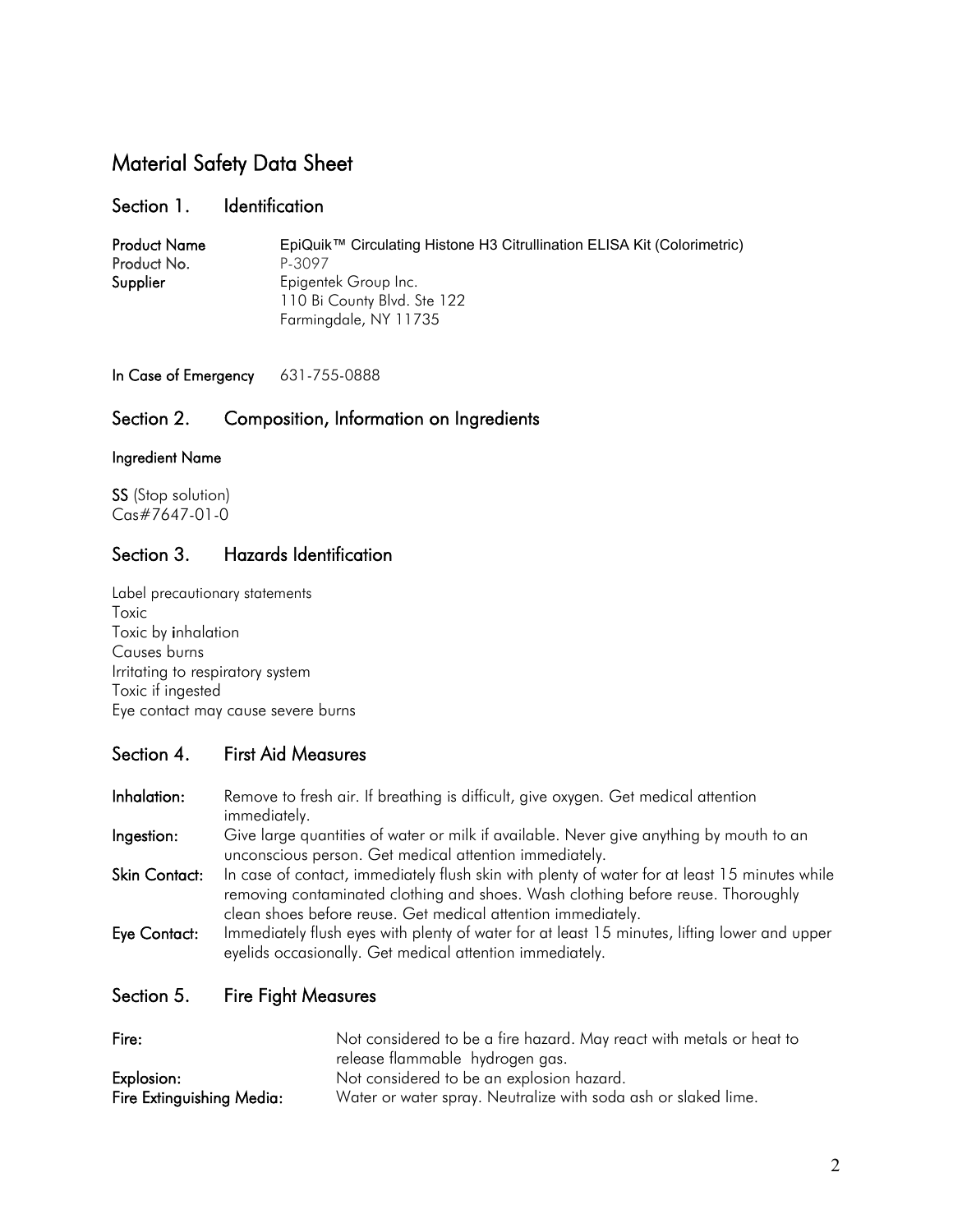Special Information: In the event of a fire, wear full protective clothing and NIOSH-approved self-contained breathing apparatus with full facepiece operated in the pressure demand or other positive pressure mode.

## Section 6. Accident Release Measures

General Information: Use proper personal protective equipment as indicated in Section 8 Spills/Leaks: Wear respirator, chemical safety goggles, rubber boots and heavy rubber gloves. Absorb onto vermiculite and hold for waste disposal. Ventilate area and wash spill site after material pickup is complete.

## Section 7. Handling and Storage

Handling: Wear appropriate NIOSH/MSHHA approved respirator, chemical resistant gloves, safety goggles and other protective clothing. Mechanical Exhaust required. Storage: Store in a cool, dry place. Store in a tightly closed container

## Section 8. Exposure Control and Personal Protection

| <b>Engineering Controls:</b> | Use adequate general or local exhaust ventilation to keep airborne   |
|------------------------------|----------------------------------------------------------------------|
|                              | concentrations below the permissible exposure limits                 |
| Eye:                         | Wear safety glasses and chemical goggles if splashing is possible    |
| Skin:                        | Wear appropriate protective gloves to prevent skin exposure          |
| Clothing:                    | Wear appropriate protective clothing to minimize contact with skin   |
| <b>Respirators:</b>          | Following the OSHA respirator regulations found in 29CFR 1910.134 or |
|                              | European Standard EN 149.                                            |

## Section 9. Physical and Chemical Properties

| <b>Physical State:</b>           | Liquid                                         |  |  |
|----------------------------------|------------------------------------------------|--|--|
| Appearance:                      | Clear colorless                                |  |  |
| Solubility:                      | Infinitely soluble.                            |  |  |
| Density:                         | 1.05 @ 15°C (59°F)                             |  |  |
| pH:                              | $2.02$ (0.01 N)                                |  |  |
| % Volatiles by Volume @ 21°C:100 |                                                |  |  |
| <b>Boiling Point:</b>            | $101 - 103^{\circ}$ C (214 – 217 $^{\circ}$ F) |  |  |
| <b>Melting Point:</b>            | No information found.                          |  |  |
| Vapor Density (Air=1):           | No information found.                          |  |  |
| Vapor Pressure (mm Hg):          | No information found.                          |  |  |
| Evaporation Rate (BuAc=1):       | No information found.                          |  |  |

## Section 10. Stability and Reactivity

| Stability:                               | Stable under ordinary conditions of use and storage.<br>When heated to decomposition, emits toxic hydrogen chloride |
|------------------------------------------|---------------------------------------------------------------------------------------------------------------------|
| <b>Hazardous Decomposition Products:</b> |                                                                                                                     |
|                                          | fumes and will react with water or steam to produce heat and                                                        |
|                                          | toxic and corrosive fumes. Thermal oxidative decomposition                                                          |
|                                          | produces toxic chlorine fumes and explosive hydrogen gas.                                                           |
| <b>Hazardous Polymerization:</b>         | Will not occur.                                                                                                     |
| Incompatibilities:                       | A strong mineral acid, concentrated hydrochloric acid is highly                                                     |